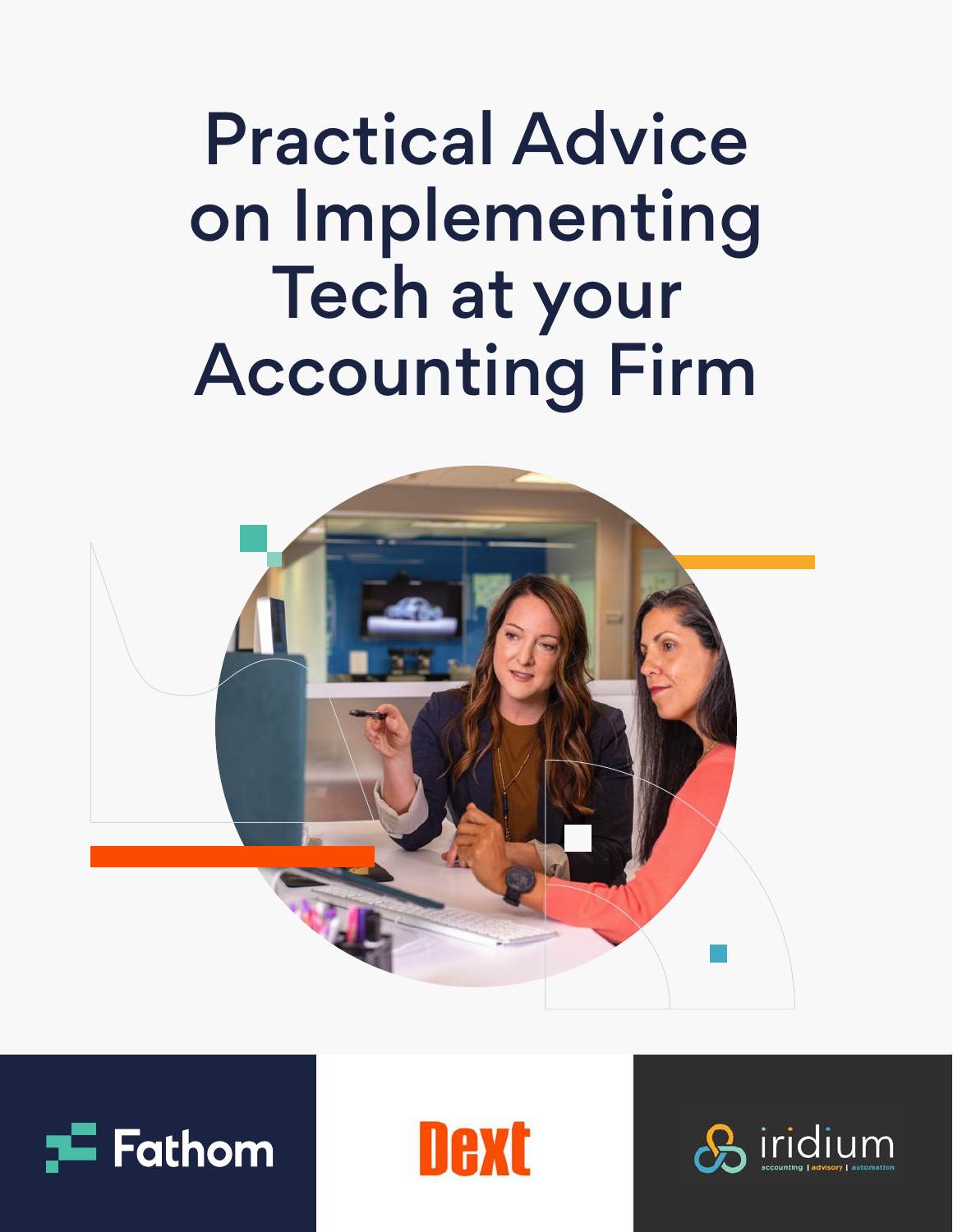## **Contents**

| <b>Why Tech is Important</b>                                                               |  |                                      |    |
|--------------------------------------------------------------------------------------------|--|--------------------------------------|----|
| <b>Next Generation Accounting</b><br><b>Evaluation</b><br>Implementation<br><b>Scaling</b> |  |                                      |    |
|                                                                                            |  | <b>Review</b>                        | 12 |
|                                                                                            |  | Community                            | 13 |
|                                                                                            |  | <b>About Fathom / Dext / Iridium</b> |    |

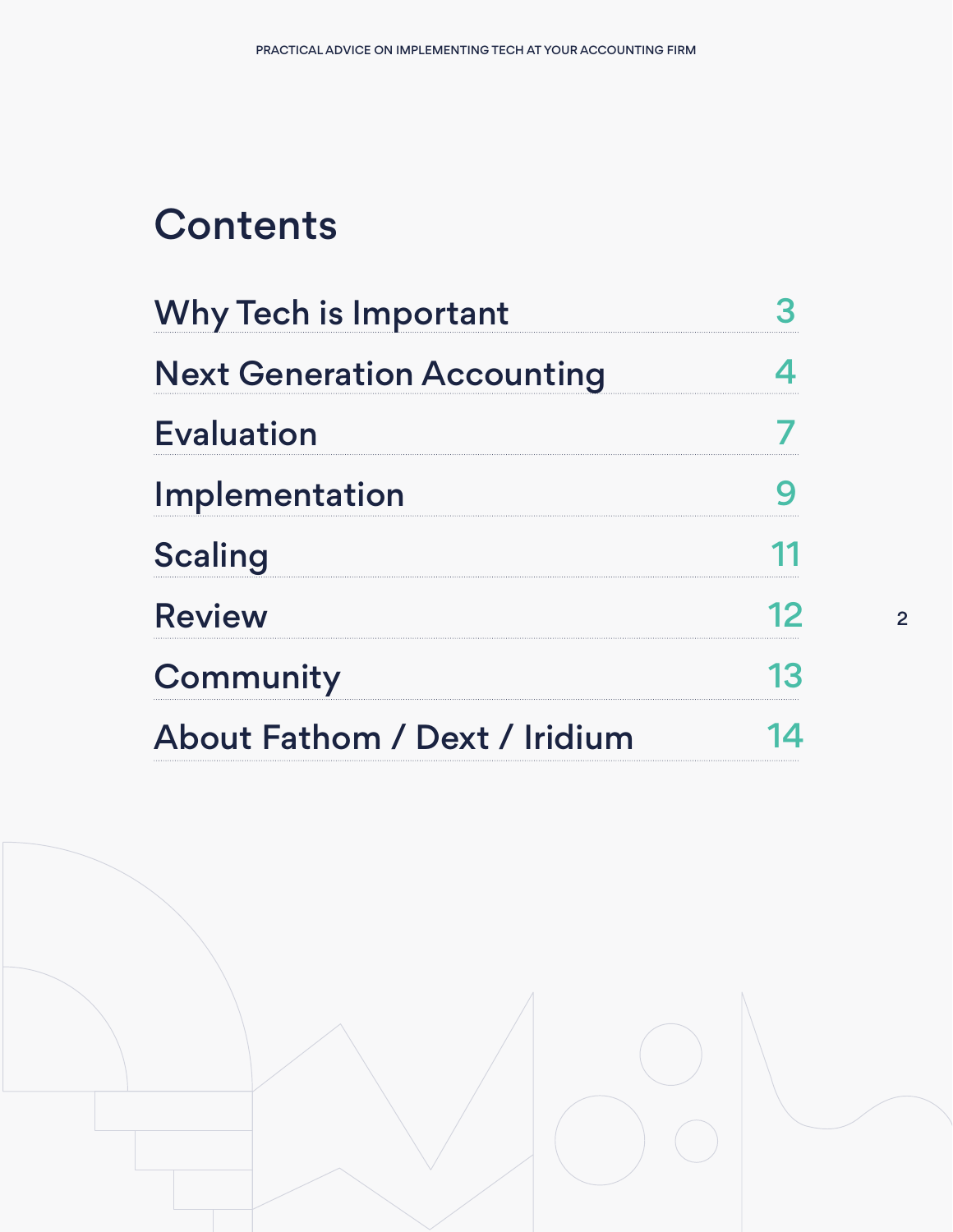### Introduction

Using technology is a given for the 21st Century accountant. It's also a necessity for those who are delivering advisory services, with clients seeing the real value of advice from someone who knows their business and who they trust.

The pandemic highlighted that although technology use was widespread, there were still areas where firms got caught out. In the beginning, not using cloud-based services made remote working near impossible. Another issue was how time-consuming manual data entry delayed getting up-to-date management information to clients. You probably had your own experiences during 2020 and early 2021, but whatever they were, clearly there is room for improvement and optimisation.

Implementing technology is not as simple as setting up an account or installing a piece of software and assuming that the job is done. You need to have an action plan for the successful implementation of technology to ensure it's actually working for you.

In this guide, we've partnered with our friends at Dext and Iridium to give you practical steps to implementing technology in your modern practice, embedding your status as your client's trusted advisor.

**Avoid shiny object syndrome -** people can be attracted to the latest piece of tech without fully considering whether it's the right fit.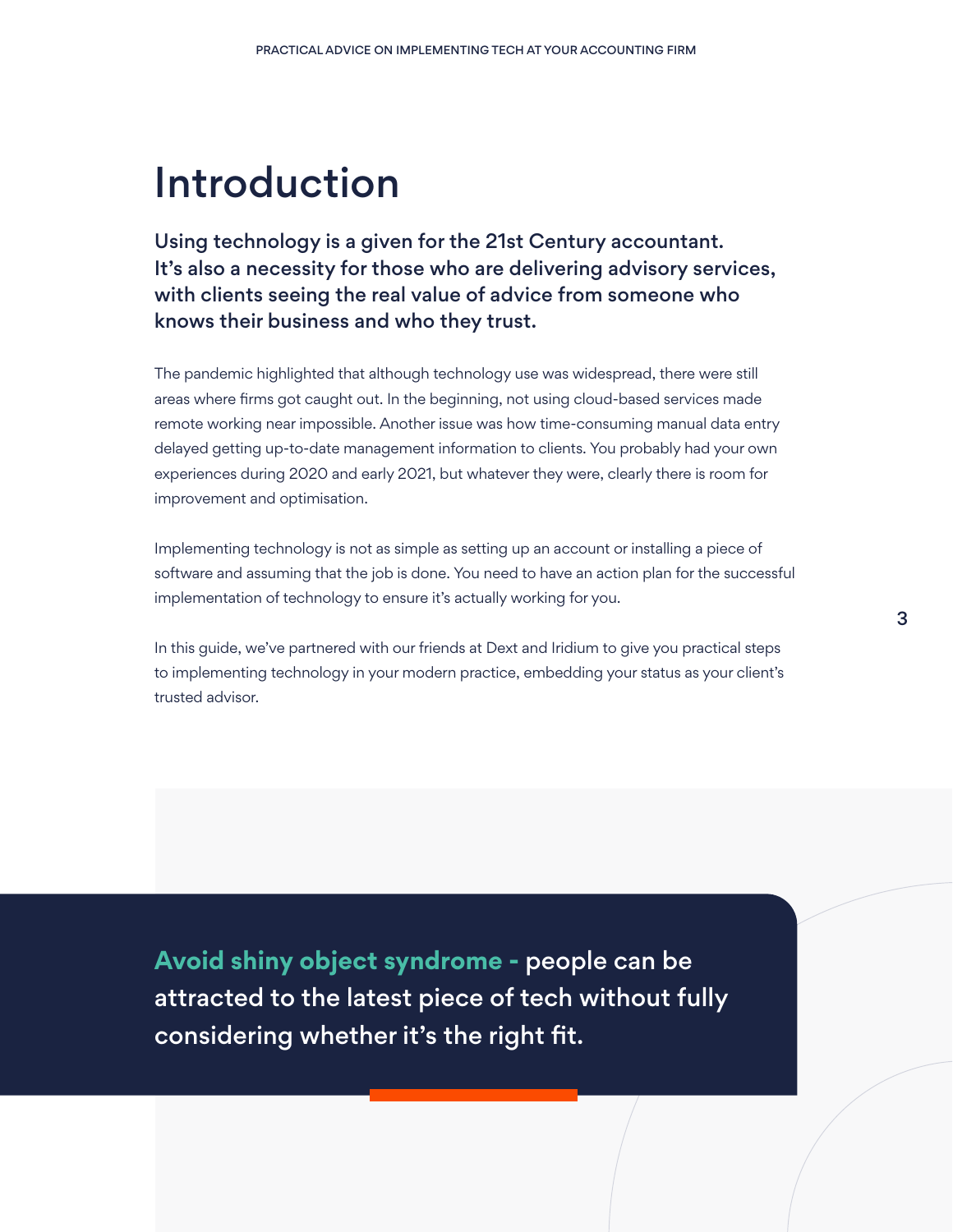### Why use technology?

Deployed and supported wisely, the right technology brings both internal and external benefits, helping you and your clients achieve your goals.

#### Internal or company benefits of technology include:

- · Streamline your working process
- · Free up time to win more work, offer more support to clients or have personal time
- · Monthly subscriptions rather than annual ones are cost-effective
- · Automate many internal processes

#### External or client benefits of technology include:

- · Scale your offering and deliver greater output
- · Automate external processes
- · Spend quality time with clients
- · Fewer spreadsheets, more insights

Dext's 2021 survey of over 500 SMBs in South Africa showed that **57%** of them **see their accountant as a business partner.** 

**There are only so many hours in the day**  how many hours can you save by automating routine processes? Jot down your typical daily and weekly tasks and see where you can create efficiency gains.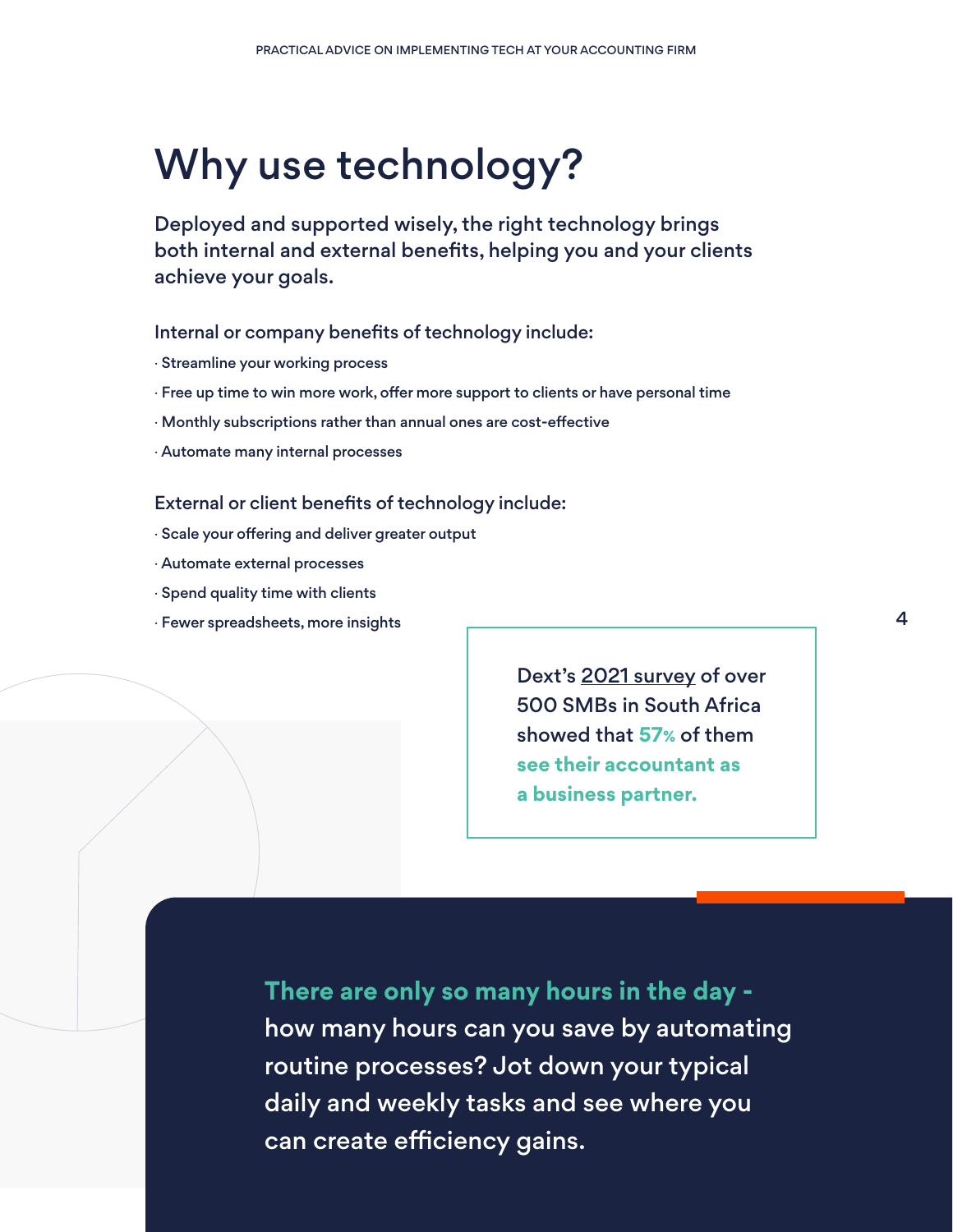Peter Magner, Director of Cape Town-based Iridium Business Solutions says:

 "Business owners need a financial partner, somebody that understands the finances wholeheartedly and who is invested in their business from a financial perspective. For Iridium to add value to businesses, we need to be equipped as advisors with three things; we need the right technology for the client, we need robust processes in place, and we need the appropriate services that the clients actually need".



going to solve fundamental problems in accounting, people are. Technology won't replace people, it will just enable them to do a

– Peter Magner

As we discussed above, some technology benefits your practice internally, while others are more client-facing and external. Whichever area they address, it's important to match new choices to a specific process or a section of a process.

This will give you a clear benchmark to compare the tech against. Does it improve the process? If so, how much (time saved, processes automated, money earned)? You can also then decide which processes to automate first. For example, Iridium has identified three 'core processes': accounting, reporting and payroll.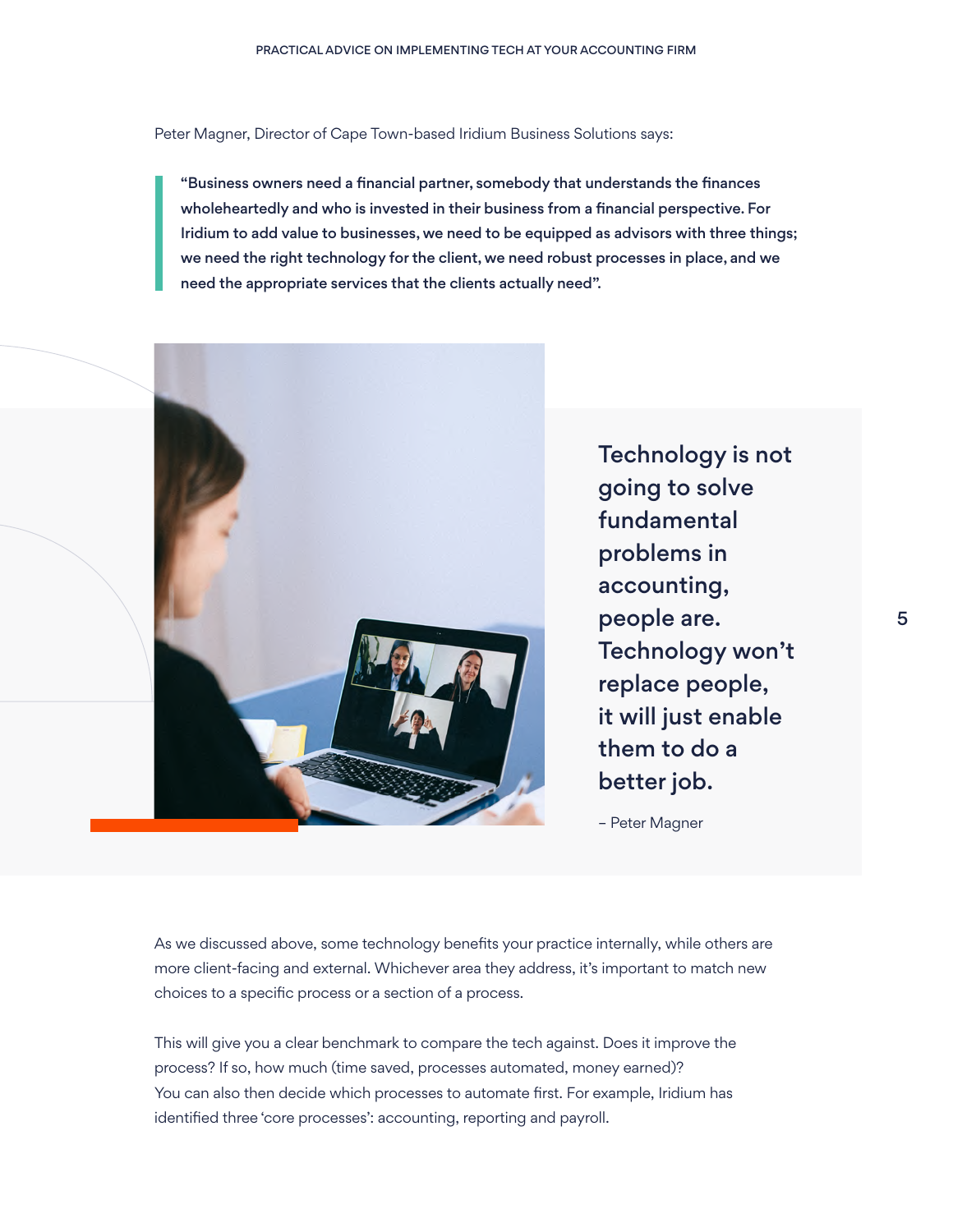It's not just about signing up to a piece of technology so you can get a 10x return in a month. It's about process improvement that results in a better client experience.

– Peter Magner



Building a technology stack is a lot like building a house. You start with a solid foundation and only then build the structure.

For your tech stack, you need to ensure that the data is accurate and the processes are working. This is your foundation. You can use Dext to expedite the data capture, ensuring the data is accurate which frees up time to focus on value-added areas.

Once the data is clean and accurate, you can then add Fathom as the next layer in your technology stack and visualise your clients' management information, including forecasting different scenarios for them. All with the goal of helping them succeed financially.



6

**Map out the current flow of your data** and start with the bookkeeping and data quality before moving further down the process.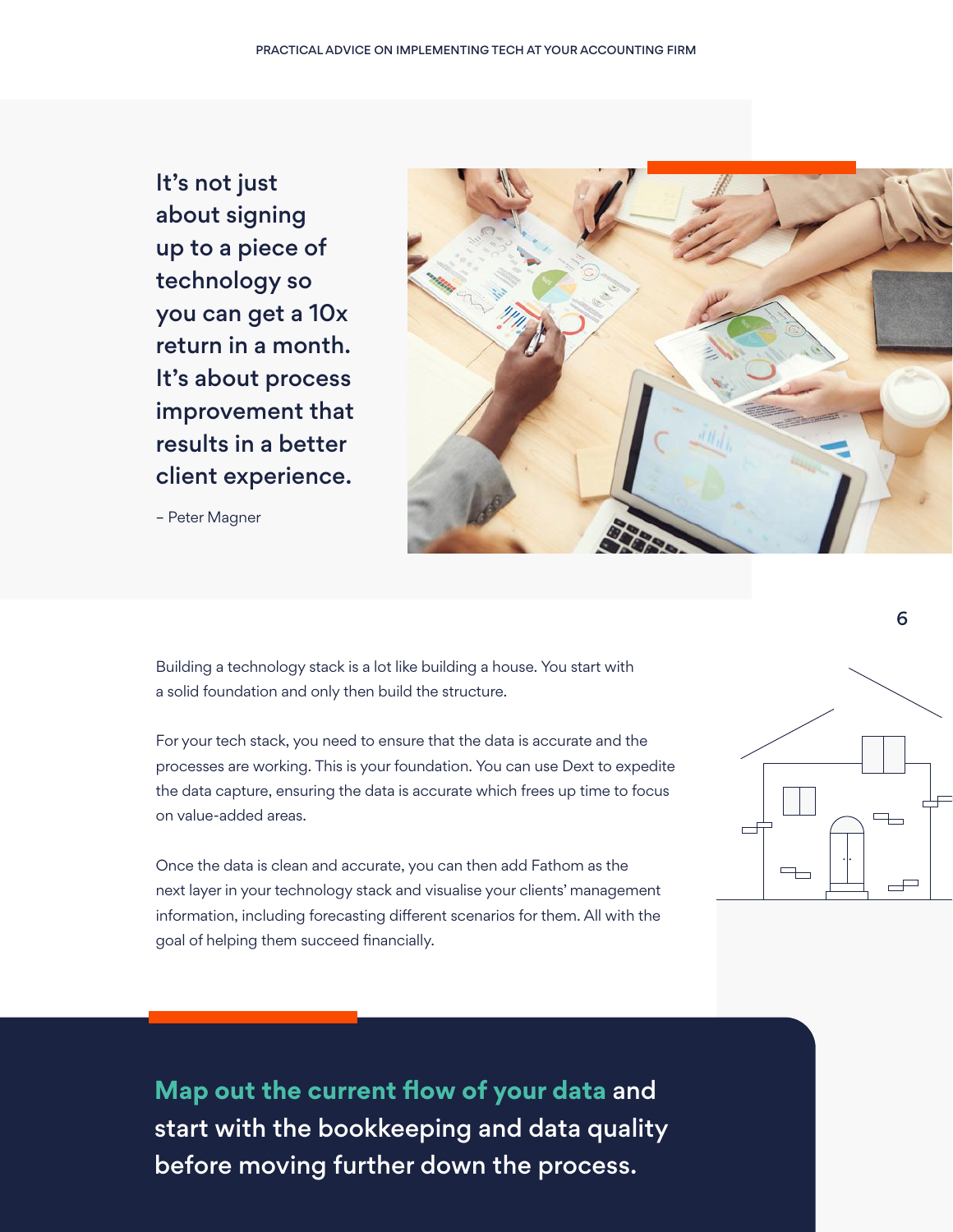### Evaluation

#### How to choose the best technology for your firm

Evaluation starts with the processes: which ones can you improve with technology and how do they fit into your overall tech stack? Some of these may be obvious choices, but often it's the dangers hidden in plain sight - the things you've perhaps become accustomed to – that can actually be an unseen drain of your resources.

As Xero users, Iridium's tech stack was focused solely on Xero integrated apps. Iridium followed the tips on managing the current data flow in building their technology-enabled practice, starting with Dext (then called Receipt Bank) which they used to help capture data. They then implemented Fathom to deliver advanced insights and reports to their client base. Crucially, they waited six to nine months to do so, ensuring that the data was accurate and processes were working optimally.



**Maximise the free trials that apps offer,**  including the support along the way. This offers you a chance to ensure that the app is right for your practice.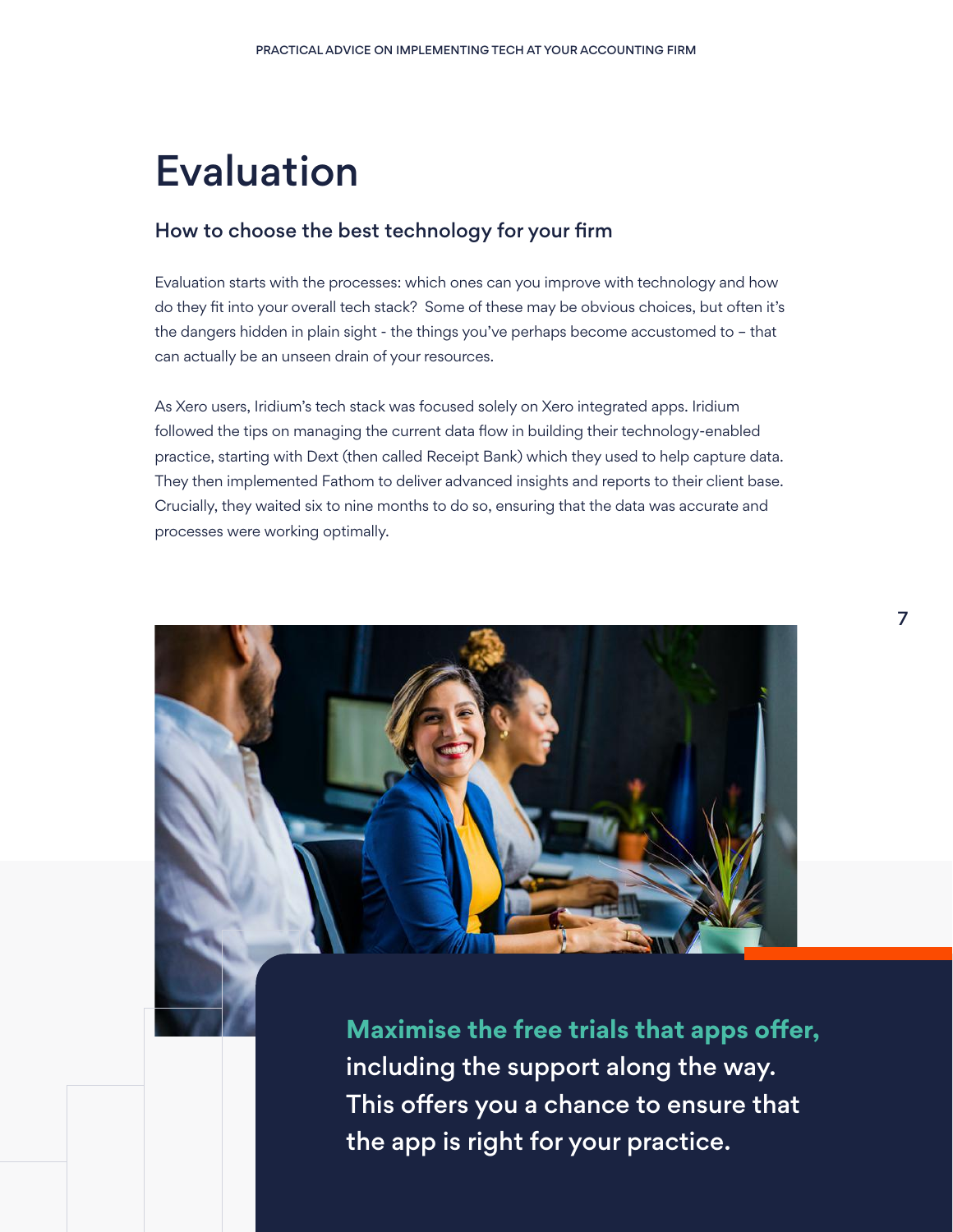Technology can come with hidden costs. This isn't the cost of the subscription. It's the cost of getting all of the processes changed, the cost of getting staff using it and your clients seeing it.

If the tech is not a good fit, you'll have to undo implementation six months later. This can be damaging to staff morale. There's also a danger you might lose staff buy-in and team members become disenfranchised with the tech.

As for clients, they will wonder why you're changing things again so soon. So, it's important to take your time and have a methodological approach when evaluating apps, ensuring you have set aside enough resources (especially time) to properly evaluate the technology.

Evaluating solely on price is a really bad call. It's an awful call, to be honest.

– Peter Magner

Evaluating solely on price is a bad call. All software does slightly different things and in different ways, so it's seldom a 'like for like' call based on price alone.

#### Typical things you should consider when evaluating software options include:

· The user experience, both internally and with your customers.

- · The customer support on offer from the provider. Great customer support is crucial to your growing partnership with the technology provider, and for getting help along the way. If you get bad support during the trial period it is unlikely to improve post-sale. Does the software come with any additional training so your staff can learn it at their own pace?
- · Finally, what's the quality of the product and any output it generates. Remember, you get what you pay for, so cutting corners on price may end up hurting your firm in the long run.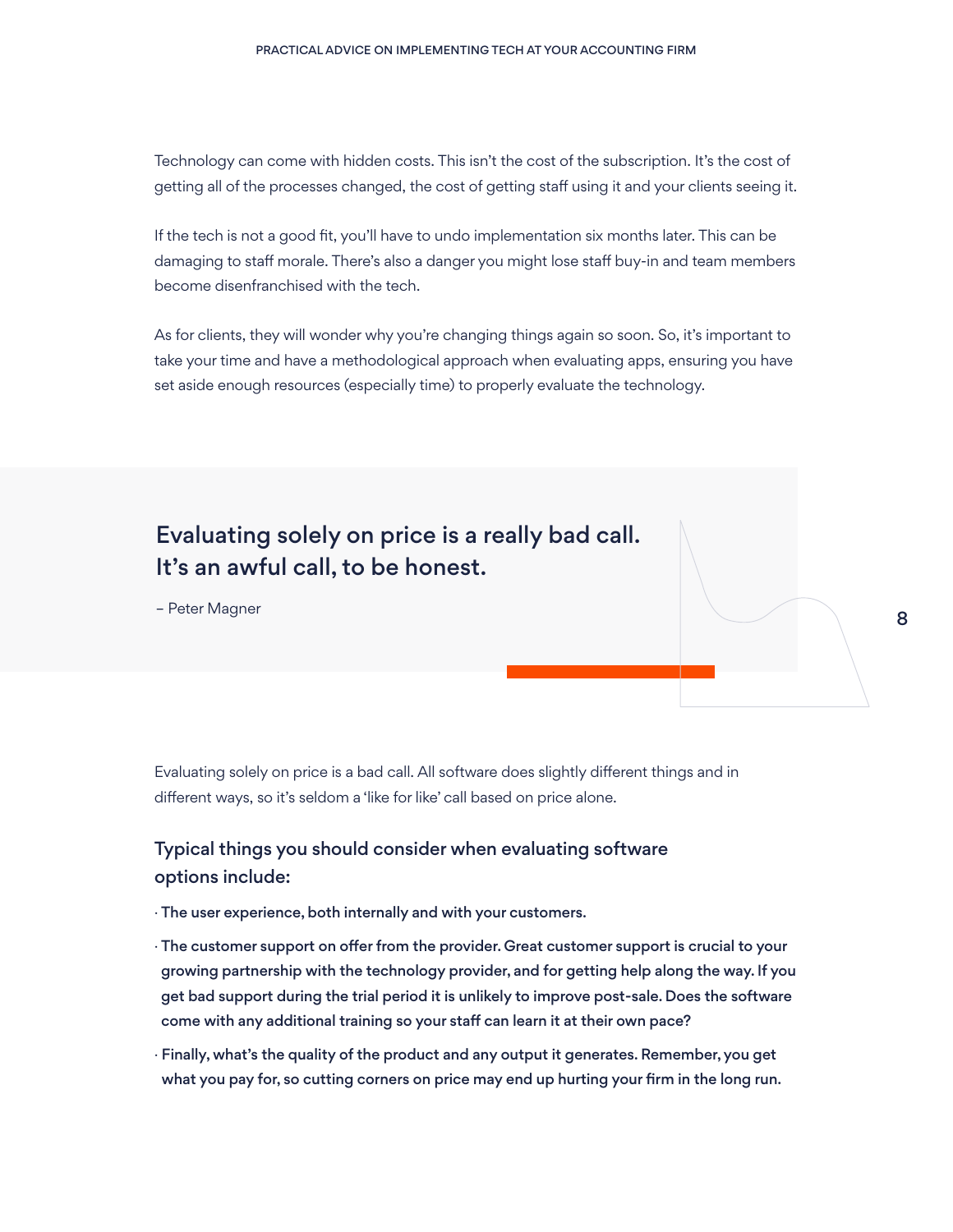### Implementation

#### Deploy your technology choices

Evaluating and selecting the best pieces of technology for your firm is a good first step, but we're not done yet. Being a true cloud-based, tech-centric, accounting firm requires a rock-solid implementation of technology and tools that are closely mapped to their associated processes.

The implementation stage will vary significantly depending on your practice. The bigger the team, the more planning is required in the roll-out, as there are more people to train and to buy into the product.

**Set realistic expectations for your tech roll-out.**  Have a project plan with dates and responsibilities assigned, and a regular check-in meeting to discuss progress and share learnings.

Don't overwhelm your team by implementing too many things at once. Make sure you're getting it right by taking a methodological approach. Remember, your north star is to ensure that you and the team are getting the most value from that tool.

The tools that the team at Iridium use, and all of the tools in the Xero app ecosystem, aren't expensive. None of them cost thousands of Rands per user, but deployed and used correctly they have the potential to deliver thousands of Rands of value. But only if you're using that technology to unlock the full potential value that these tools can offer.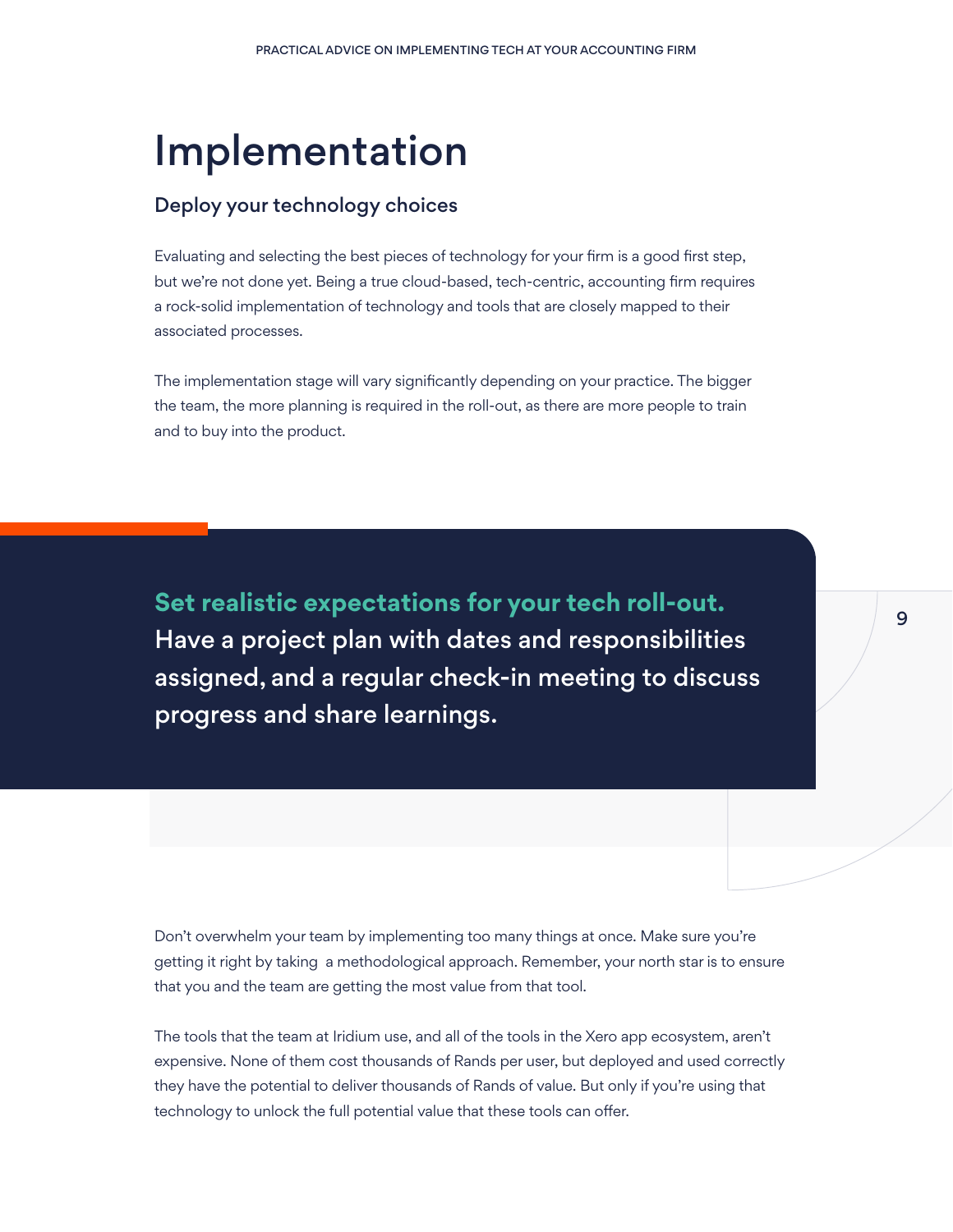**Have a few product champions in your team.**  These are the people who can train other team members. Isolating your practice to one sole product champion is a business risk if that one person moves onto another opportunity.

Different tech tools will have different implementation processes for your clients. For example, Iridium gives clients Dext as it's really beneficial to their internal processes. They don't have to wait for every single client to email a photo of a receipt. Instead, they use Dext to get the information, meaning they can concentrate on delivering impactful business advice.

Iridium also doesn't charge their clients for Fathom as they see it as a differentiator for their practice. Fathom provides them with the opportunity to add valuable consultancy work to clients that need that extra level of advice. That, in their experience, is a much more profitable approach.

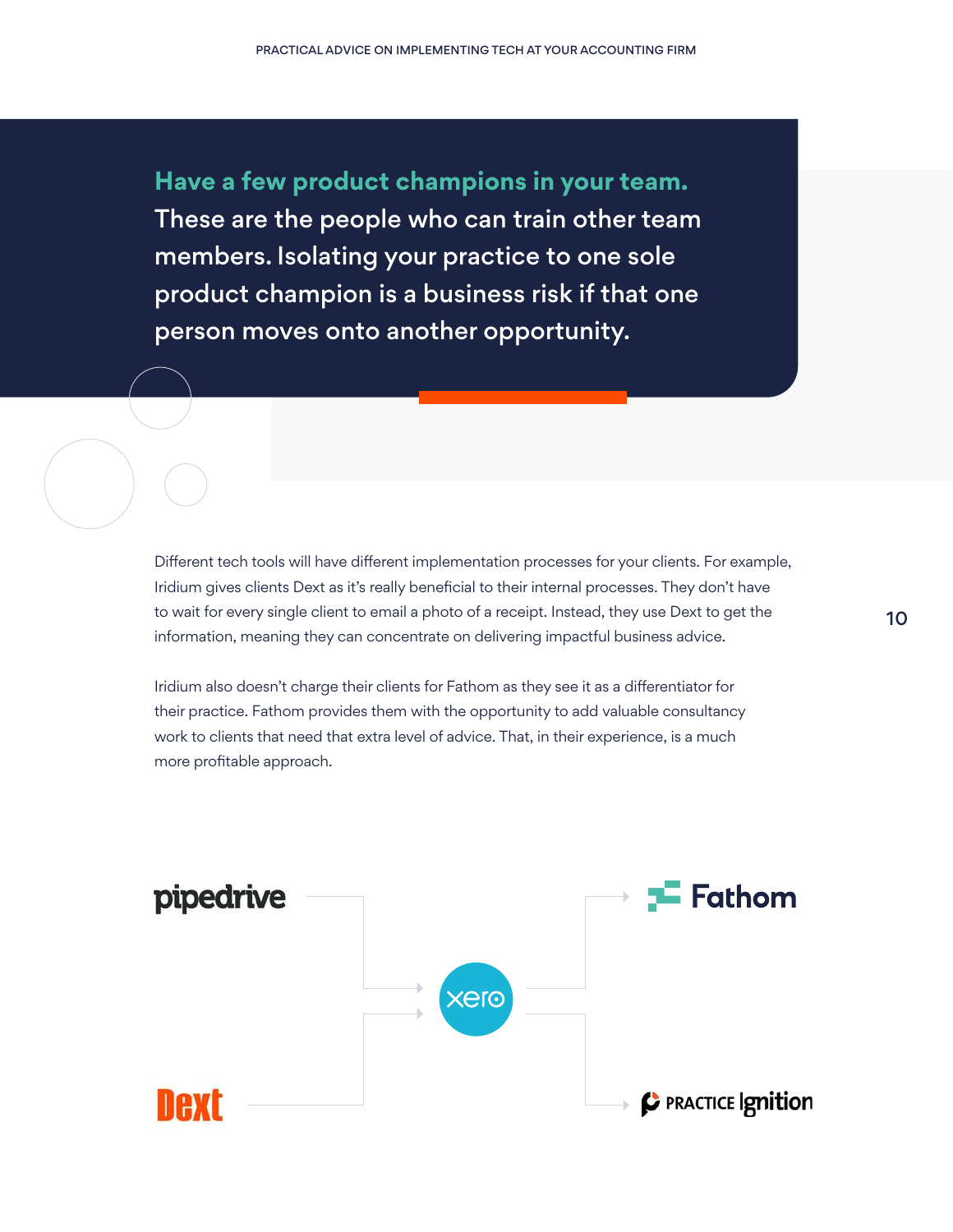# Scaling

#### Will your tech take you to the next level?

Of course, the beauty of a technology solution is that it can scale, allowing you to replicate and deploy similar processes again and again. And with that comes greater efficiency to help you build your business into a bigger business.

As Peter says,

"Fathom allows for dynamic reporting and forecasting. It allows you to build out what you want in template format and then scale it across other clients at the click of a button. It's also got pre-built templates. So for me, like with all of these tools, scalability is key."

Iridium takes a non-negotiable stance with their app stack. Every client who comes on board gets the same solution: Xero, Dext, Fathom. If they want another tool then they aren't going to be a client for Iridium. This lets Iridium keep pace with technological developments in the apps in its app stack, ensuring that they are subject matter experts and maximising the value that these apps offer. Having dozens of apps to keep on top of requires significant maintenance, routing time away from servicing clients.

At Fathom, we help customers scale at a pace that suits their practice and aligns with their wider advisory goals. Our roadmaps for clients, for example, help advisors use Fathom in new and innovative ways and expand their offering as the trusted advisor of the client. "Different advisors have different timelines and end goals. We collaborate with you to reverse engineer the roadmap to a time frame that works. That way, you can scale Fathom in your practice from several clients at the beginning, to the majority of clients at the end," says Matthew Lowry, Fathom's Head of Operations (EMEA).

This way, the advisor gets not only the most out of Fathom the product but also a more collaborative relationship with Fathom the company.

> **Plan out your desired end goal** and what steps you should take to get to that goal, with timings and regular check-ins.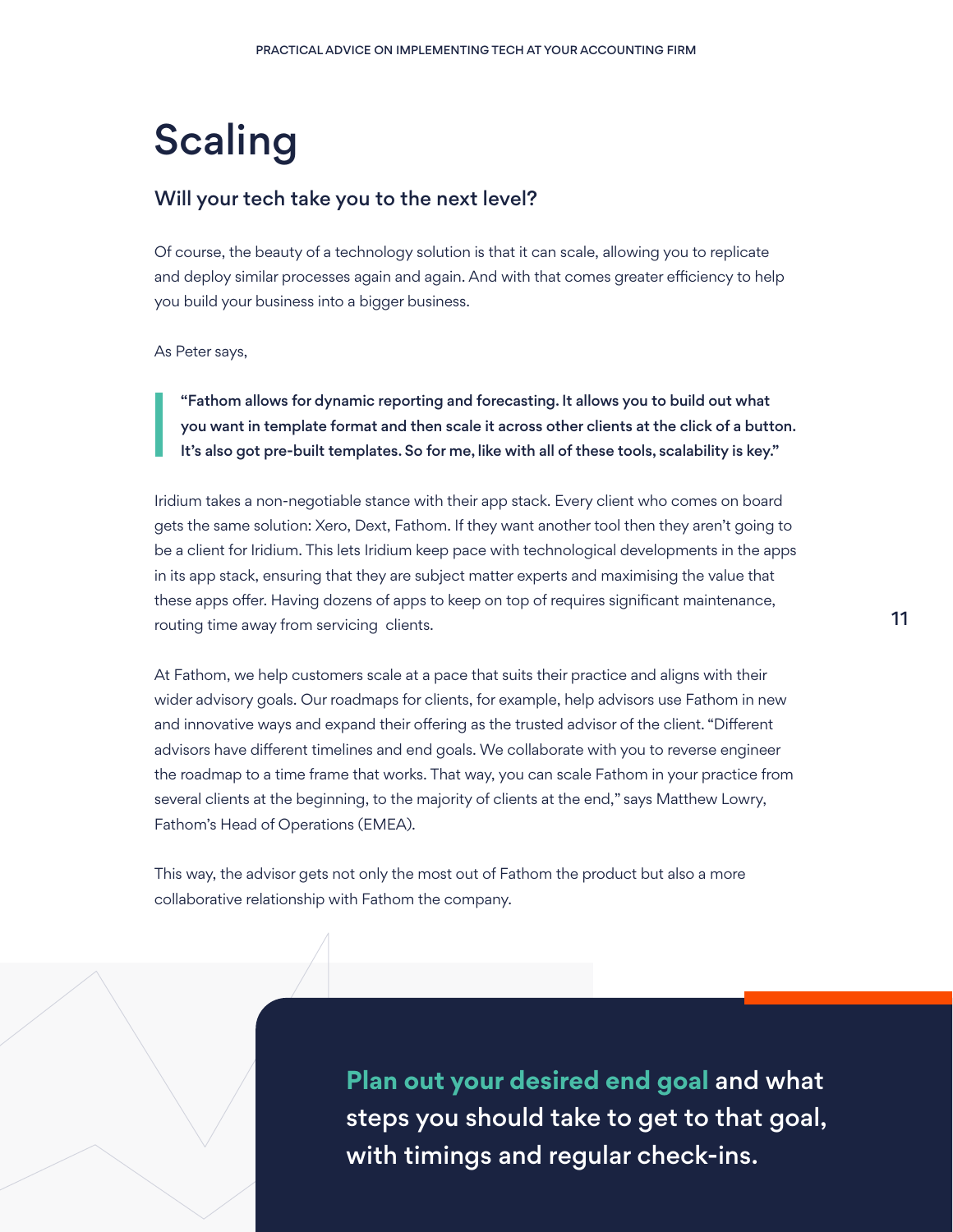### Review

#### Examine everything

Implementing technology solutions and processes in your firm is not a one-off task. You need to constantly review progress and results, making alterations where needed. This then feeds back into planning and becomes a flywheel.



How often you should hold a review will depend on the size of your firm and how much of a priority becoming a technology-enabled advisor is to your firm. As a rough guide, anything that is not as frequent as every six months is perhaps not regular enough, anything that's more often than once a month is too much. You will want to strike the right balance between getting feedback regularly and iterating on the processes vs having lots of meetings for the sake of it when nothing has changed.

**Ask staff members and customers** for their feedback on the tools and processes.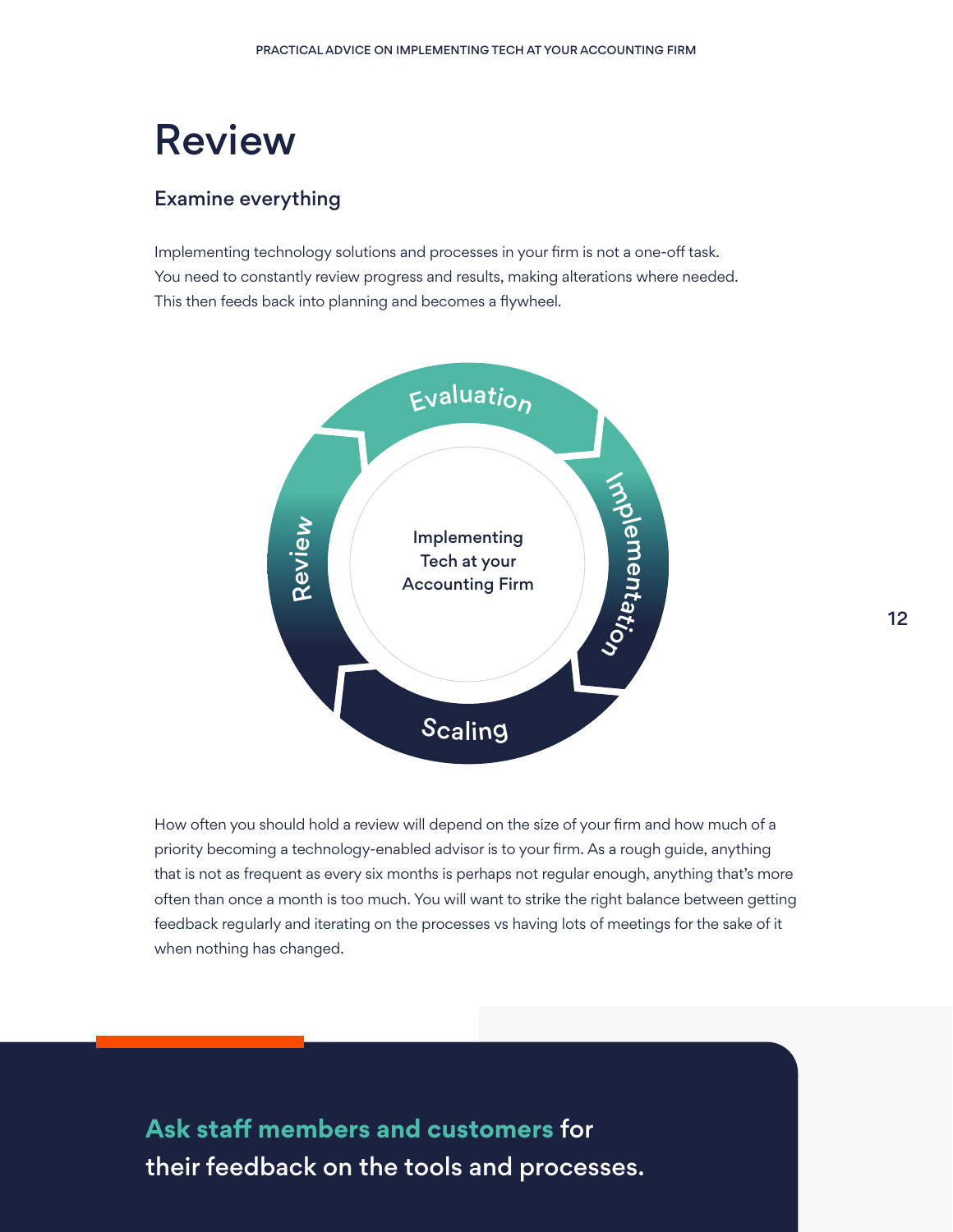

## **Community**

Being part of the cloud community is very different from the wider accounting community, according to Peter.

 "I've seen from a cloud account perspective, people are much more willing to share their knowledge, share what works for them and what doesn't work for them. In South Africa, there are hundreds of thousands of companies. Our business couldn't even tackle a few thousand businesses. So I play a small part in this greater whole of fixing the business community and helping drive SMEs forward. So I'd much rather help somebody else that's also got the same vision and values that I have to drive things forward".

There are a lot of social channels and groups with like-minded advisors helping each other for free. You can tap into this community resource and learn from others: pitfalls to avoid, strategies to consider implementing, and what apps could work for a certain process or task. Lean on the community around you for advice and for support as they're more than willing to help.

The more people share, the bigger the community grows, and the more likely we're able to actually solve the problem of unemployment and drive SMEs forward to help them thrive.